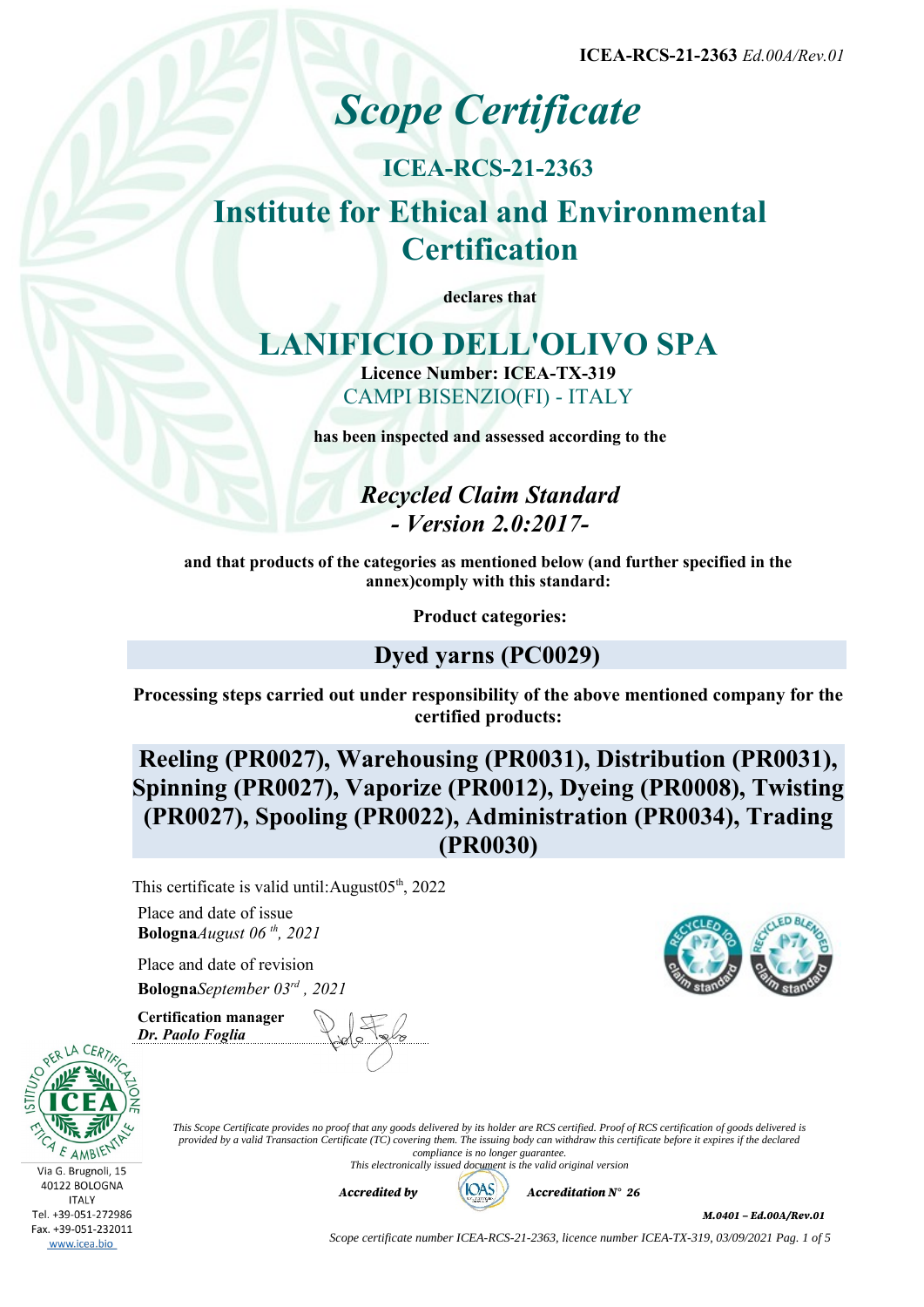**ICEA-RCS-21-2363** *Ed.00A/Rev.01*

#### *Certified entity:* **LANIFICIO DELL'OLIVO SPA**

**Recycled Claim Standard**

#### **Annex to certificate no.: ICEA-RCS-21-2363**

In specific the certificate covers the following products:

| <b>Products</b>     |                                                             | <b>Material Composition</b>                                                                                             |                                | Label grade        |
|---------------------|-------------------------------------------------------------|-------------------------------------------------------------------------------------------------------------------------|--------------------------------|--------------------|
| Category            | Product details                                             | Fibre                                                                                                                   | $\frac{6}{6}$                  |                    |
| Dyed yarns (PC0029) | Fancy yarns (Dyed fancy<br>yarns PD0072) [RAVE]             | Viscose (RM0238)<br>*Polyester (RM0189)<br>(Post-consumer)<br>Polyester (RM0186)                                        | 50<br>43<br>$\overline{7}$     | <b>RCS</b> Blended |
| Dyed yarns (PC0029) | Fancy yarns (Dyed fancy<br>yarns PD0072) [CLIMB]            | Wool (RM0077)<br>Cotton (RM0102)<br>Flax (Linen) (RM0108)<br>Polyamid (RM0182)<br>*Polyamid (RM0184) (Pre-<br>consumer) | 30<br>22<br>10<br>24<br>14     | <b>RCS</b> Blended |
| Dyed yarns (PC0029) | Fancy yarns (Dyed fancy<br>yarns PD0072) [BIANCA]           | Alpaca (RM0001)<br>Wool (RM0077)<br>*Polyamid (RM0184) (Pre-<br>consumer)<br>Polyamid (RM0182)                          | 55<br>15<br>22<br>8            | <b>RCS</b> Blended |
| Dyed yarns (PC0029) | Fancy yarns (Dyed fancy<br>yarns PD0072) [BERNIE]           | Alpaca (RM0001)<br>Wool (RM0077)<br>Polyamid (RM0182)<br>*Polyamid (RM0184) (Pre-<br>consumer)                          | 48<br>15<br>11<br>26           | <b>RCS</b> Blended |
| Dyed yarns (PC0029) | Fancy yarns (Dyed fancy<br>yarns PD0072)<br>[ECOKYLIEPRINT] | Alpaca (RM0001)<br>Wool (RM0077)<br>*Polyamid (RM0184) (Pre-<br>consumer)<br>Polyamid (RM0182)                          | 33<br>30<br>22<br>15           | <b>RCS</b> Blended |
| Dyed yarns (PC0029) | Fancy yarns (Dyed fancy<br>yarns PD0072)<br>[ECOTEDDY]      | <i>Wool</i> ( <i>RM0077</i> )<br>Cotton (RM0102)<br>*Polyamid (RM0184) (Pre-<br>consumer)<br>Polyamid (RM0182)          | 36<br>34<br>16<br>14           | <b>RCS</b> Blended |
| Dyed yarns (PC0029) | Fancy yarns (Dyed fancy<br>yarns PD0072) [EMERA]            | Alpaca (RM0001)<br>Silk (RM0065)<br>*Polyamid (RM0184) (Pre-<br>consumer)<br>Polyamid (RM0182)                          | 56<br>16<br>$2\mathit{0}$<br>8 | <b>RCS</b> Blended |

\* from recycled material



Place and date of issue **Bologna***August 06 th, 2021*

Place and date of revision

**Bologna***September 03rd , 2021*

**Certification manager**



∕≈ *M.0401 –Ed.00A/Rev.01 Scope certificate number ICEA-RCS-21-2363, licence number ICEA-TX-319, 03/09/2021 Pag. 2 of 5*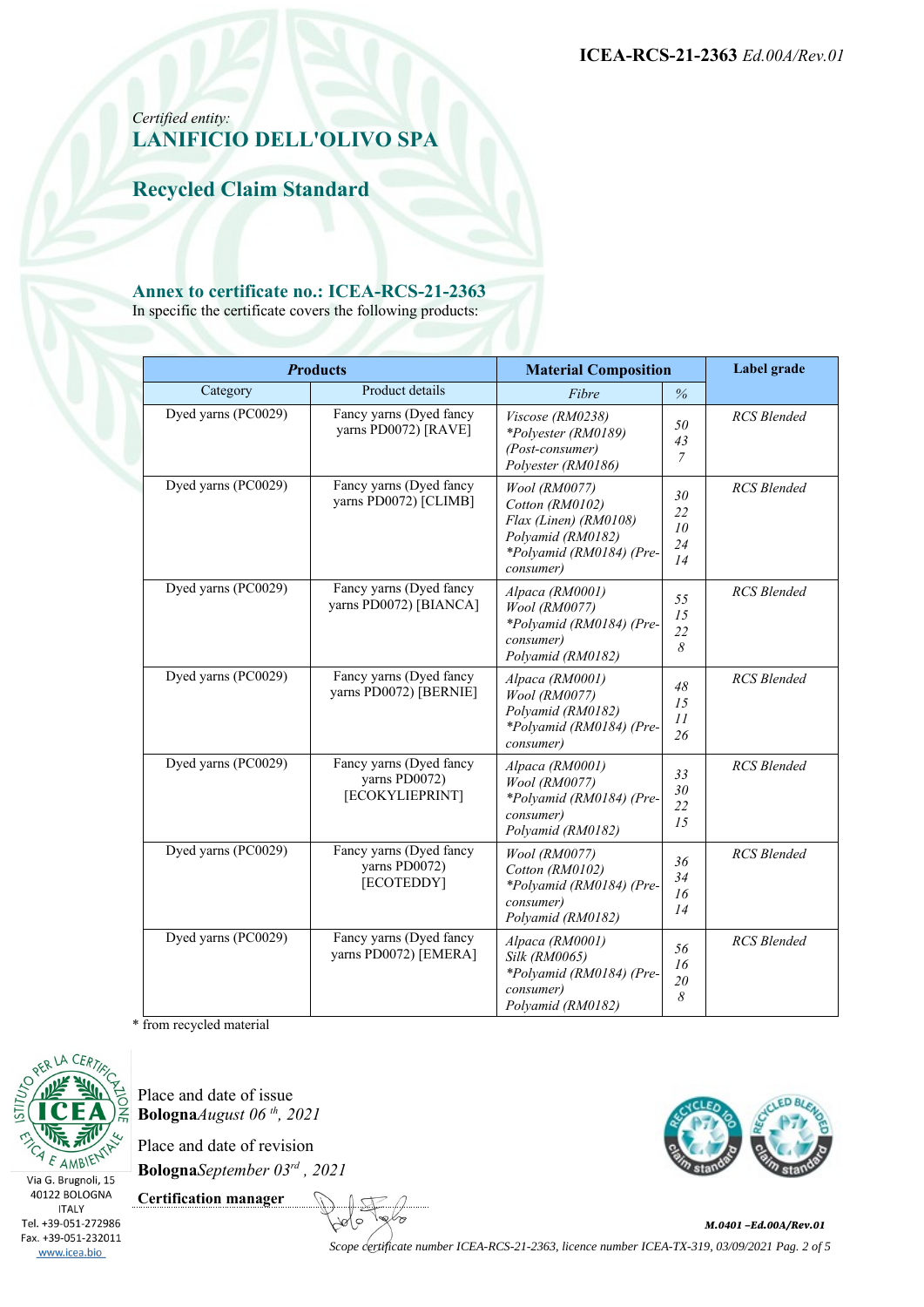**ICEA-RCS-21-2363** *Ed.00A/Rev.01*





*M.0401 –Ed.00A/Rev.01 Scope certificate number ICEA-RCS-21-2363, licence number ICEA-TX-319, 03/09/2021 Pag. 3 of 5*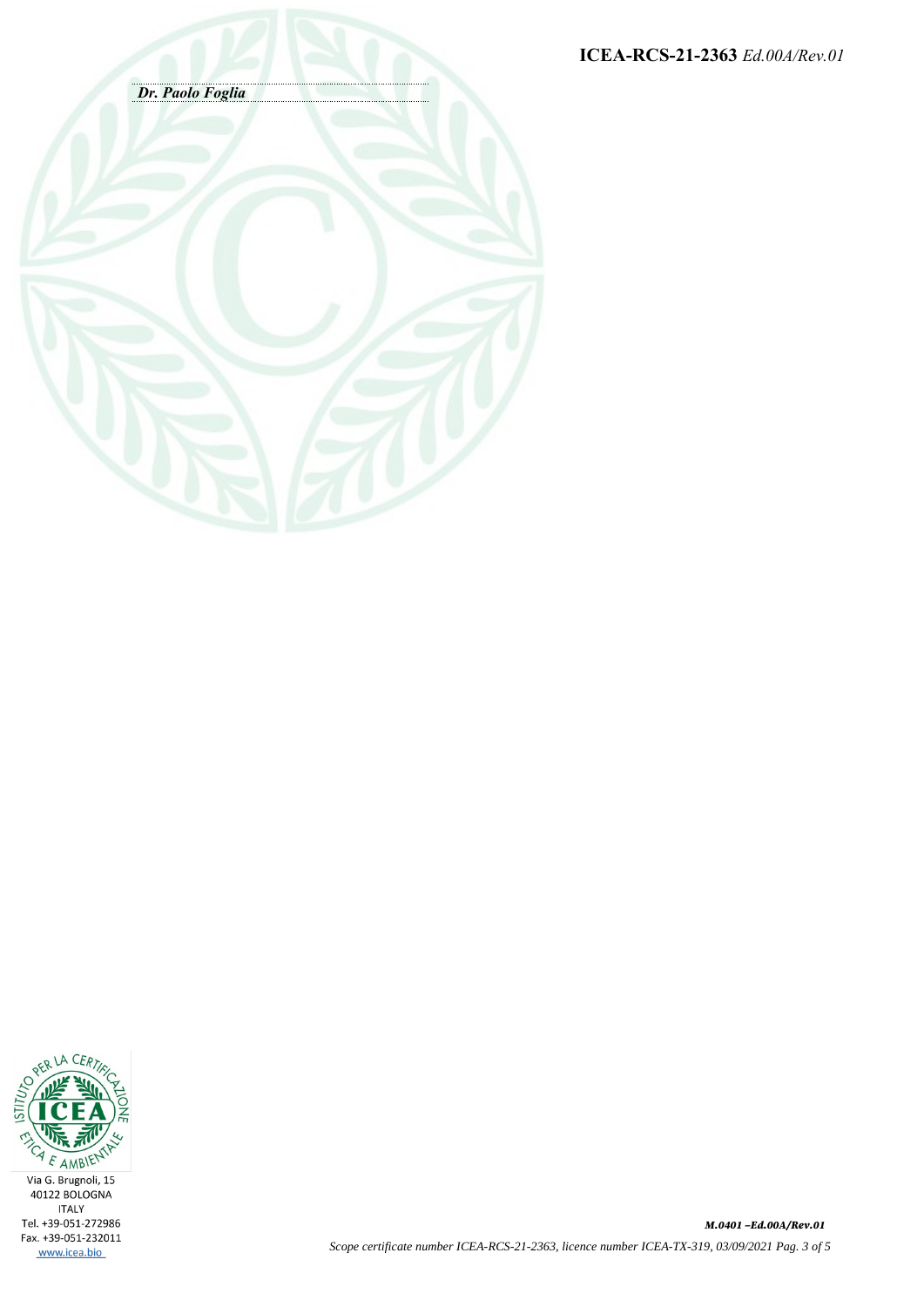*Certified entity:* **LANIFICIO DELL'OLIVO SPA**

**Recycled Claim Standard**

#### **Facility Annex to certificate no.: ICEA-RCS-21-2363**

Under the scope of this certificate the following facilities have been inspected and assessed. The listed processing steps/activities comply with the corresponding criteria of the Recycled Claim Standard (RCS) for the certified products:

| Name of the facility                      | <b>Address of operation</b>                                     | Processing steps / activities                                                                   | <b>Type of</b><br>relation |
|-------------------------------------------|-----------------------------------------------------------------|-------------------------------------------------------------------------------------------------|----------------------------|
| LANIFICIO<br><b>DELL'OLIVO SPA 1</b>      | Via Fratelli Rosselli, 5<br>Campi Bisenzio (Firenze) -<br>Italy | Spinning (PR0027)                                                                               | <b>FACILITY</b>            |
| <b>LANIFICIO</b><br><b>DELL'OLIVO SPA</b> | Via Fratelli Cervi, 84 Campi<br>Bisenzio (Firenze) - Italy      | Warehousing (PR0031),<br>Distribution (PR0031),<br>Administration (PR0034),<br>Trading (PR0030) | <b>FACILITY</b>            |
| <b>LANIFICIO</b><br>DELL'OLIVO SPA        | Via Fratelli Rosselli, 1<br>Campi Bisenzio (Firenze) -<br>Italy | Twisting (PR0027)                                                                               | <b>MAIN</b>                |

Place and date of issue **Bologna***August 06 th, 2021*

Place and date of revision **Bologna***September 03rd , 2021*

**Certification manager** *Dr. Paolo Foglia*